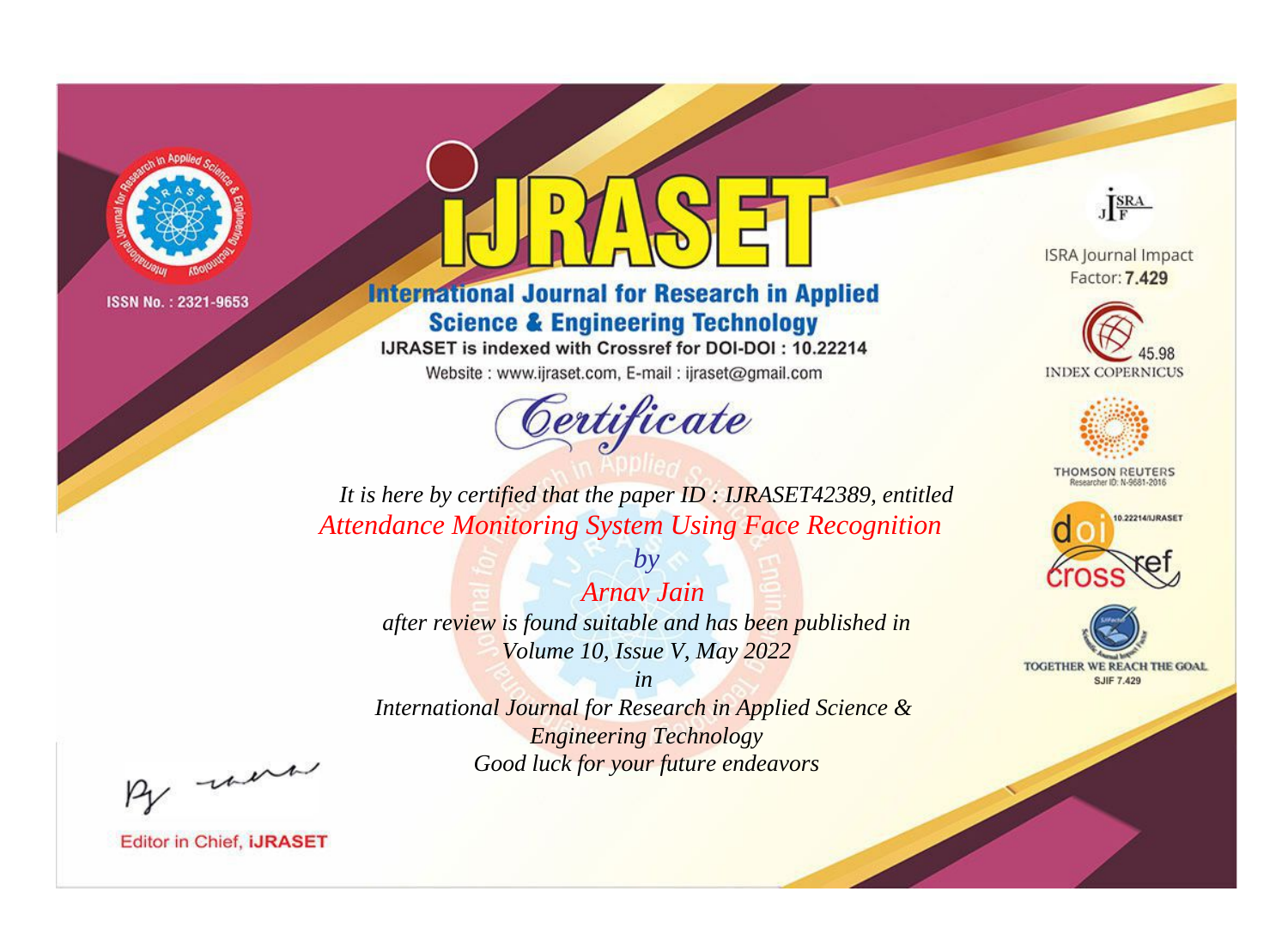

# **International Journal for Research in Applied Science & Engineering Technology**

IJRASET is indexed with Crossref for DOI-DOI: 10.22214

Website: www.ijraset.com, E-mail: ijraset@gmail.com



JERA

**ISRA Journal Impact** Factor: 7.429





**THOMSON REUTERS** 



TOGETHER WE REACH THE GOAL **SJIF 7.429** 

*It is here by certified that the paper ID : IJRASET42389, entitled Attendance Monitoring System Using Face Recognition*

*Rahul Gupta after review is found suitable and has been published in Volume 10, Issue V, May 2022*

*by*

*in* 

*International Journal for Research in Applied Science & Engineering Technology Good luck for your future endeavors*

By morn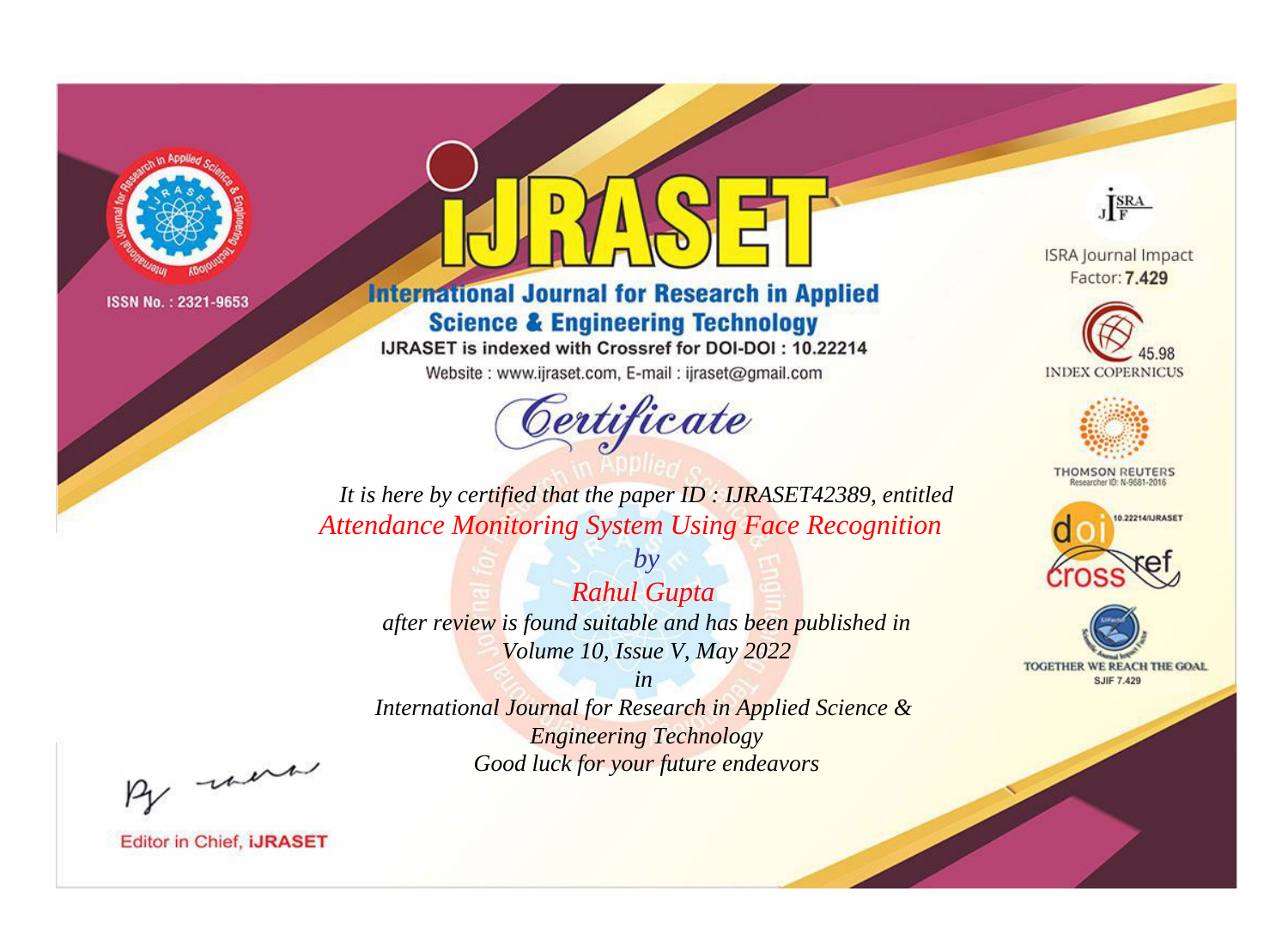

# **International Journal for Research in Applied Science & Engineering Technology**

IJRASET is indexed with Crossref for DOI-DOI: 10.22214

Website: www.ijraset.com, E-mail: ijraset@gmail.com



JERA

**ISRA Journal Impact** Factor: 7.429





**THOMSON REUTERS** 



TOGETHER WE REACH THE GOAL **SJIF 7.429** 

*It is here by certified that the paper ID : IJRASET42389, entitled Attendance Monitoring System Using Face Recognition*

*by Mohd. Shariq Ansari after review is found suitable and has been published in Volume 10, Issue V, May 2022*

*in* 

*International Journal for Research in Applied Science & Engineering Technology Good luck for your future endeavors*

By morn